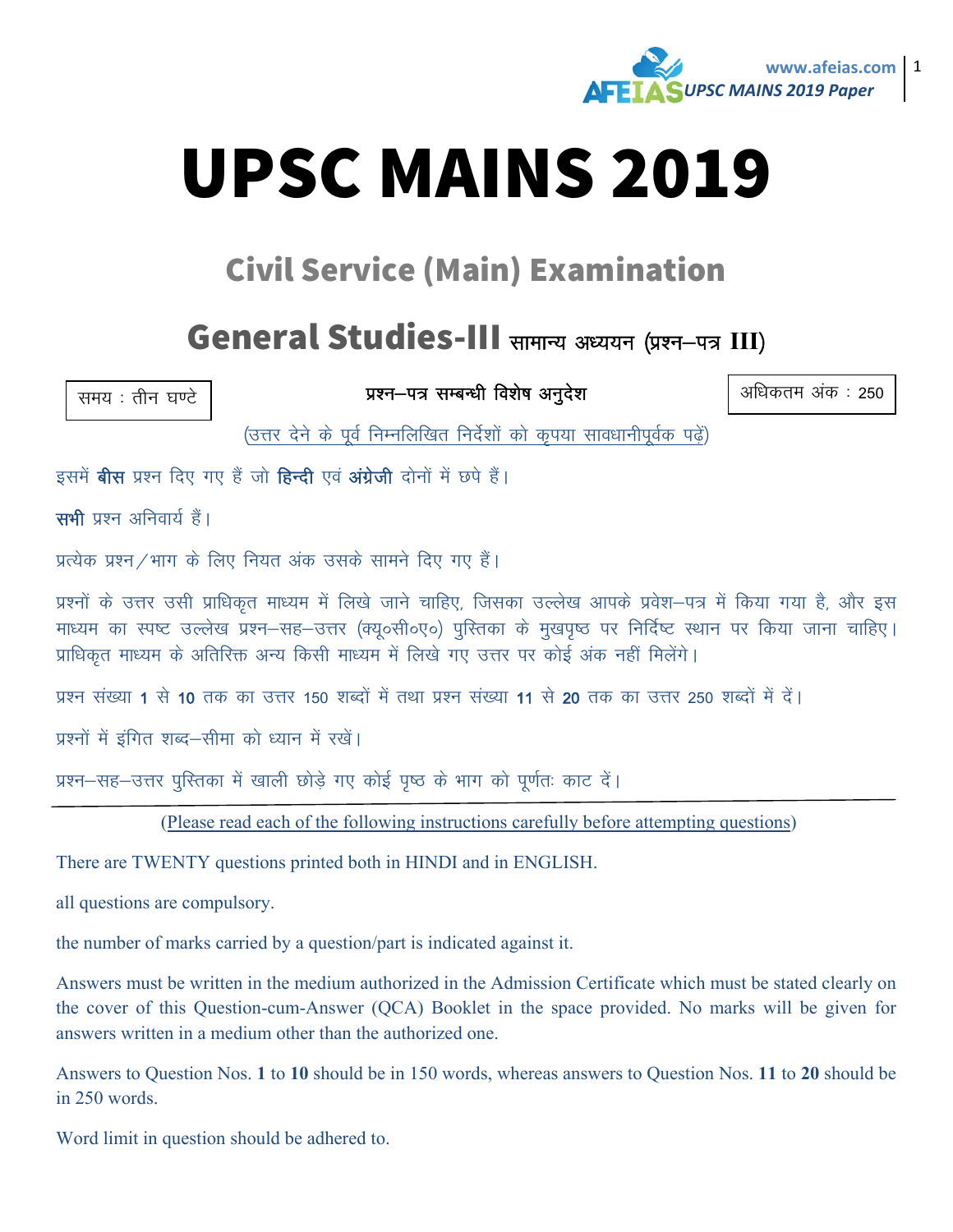#### www.afeias.com | 2 **UPSC MAINS 2019 Paper**

Any page or portion of the page left blank in the Question-cum-Answer Booklet must be clearly struck off.

उन अप्रत्यक्ष करों को गिनाइए जो भारत में वस्तू एवं सेवा कर (जी०एस०टी०) में सम्मिलित किए गए हैं। भारत में  $1.$ जुलाई 2017 से क्रियान्वित जी०एस०टी० के राजस्व निहितार्थों पर भी टिप्पणी कीजिए। (उत्तर 150 शब्दों में दीजिए)

Enumerate the indirect taxes which have been subsumed in the Goods and Services Tax (GST) in India. Also, comment on the revenue implications of the GST introduced in India since July 2017.

(Answer in 150 words) 10

क्या आप इस मत से सहमत हैं कि सकल घरेलू उत्पाद (जी॰डी॰पी॰) की स्थायी संवृद्धि तथा निम्न मुद्रास्फीति के  $\overline{2}$ . कारण भारतीय अर्थव्यवस्था अच्छी स्थिति में है ? अपने तर्कों के समर्थन में कारण दीजिए।

(उत्तर 150 शब्दों में दीजिए)

Do you agree with the view that steady GDP growth and low inflation have left the Indian economy in (Answer in 150 words) 10 good shape? Give reasons in support of your arguments.

एकीकृत कृषि प्रणाली (आइ०एफ०एस०) किस सीमा तक कृषि उत्पादन को संधारित करने में सहायक है ? 3 (उत्तर 150 शब्दों में दीजिए)

How far is the Integrated Farming System (IFS) helpful in sustaining agricultural production? (Answer in 150 words) 10 जल-प्रतिबलित क्षेत्रों से कृषि उत्पादन में वृद्धि करने में राष्ट्रीय जल-विभाजक परियोजना के प्रभाव को सविस्तार

- $\overline{4}$ . स्पष्ट कीजिए। (उत्तर 150 शब्दों में दीजिए) Elaborate on the impact of the National Watershed Project in increasing agricultural production from water-stressed areas. (Answer in 150 words) 10
- जल इंजीनियरी और कृषि-विज्ञान के क्षेत्रों में क्रमशः सर एम० विश्वेश्वरैया और डॉ० एम०एस० स्वामीनाथन के 5. योगदानों से भारत को किस प्रकार लाभ पहुँचा था ? (उत्तर 150 शब्दों में दीजिए)

How was India benefitted from the contributions of Sir M. Visvesvaraya and Dr. M. S. Swaminathan in the fields of water engineering and agricultural science respectively? (Answer in 150 words) 10

भारत की अपना स्वयं का अंतरिक्ष केंद्र प्राप्त करने की क्या योजना है और हमारे अंतरिक्ष कार्यक्रम को यह किस  $6.$ प्रकार लाभ पहुँचाएगी ? (उत्तर 150 शब्दों में दीजिए)

What is India's plan to have its own space station and how will it benefit our space programme? (Answer in 150 words) 10

तटीय बालू खनन, चाहे वह वैध हो या अवैध हो, हमारे पर्यावरण के सामने सबसे बड़े खतरों में से एक है। भारतीय 7. तटों पर हो रहे बालू खनन के प्रभाव का, विशिष्ट उदाहरणों का हवाला देते हुए, विश्लेषण कीजिए।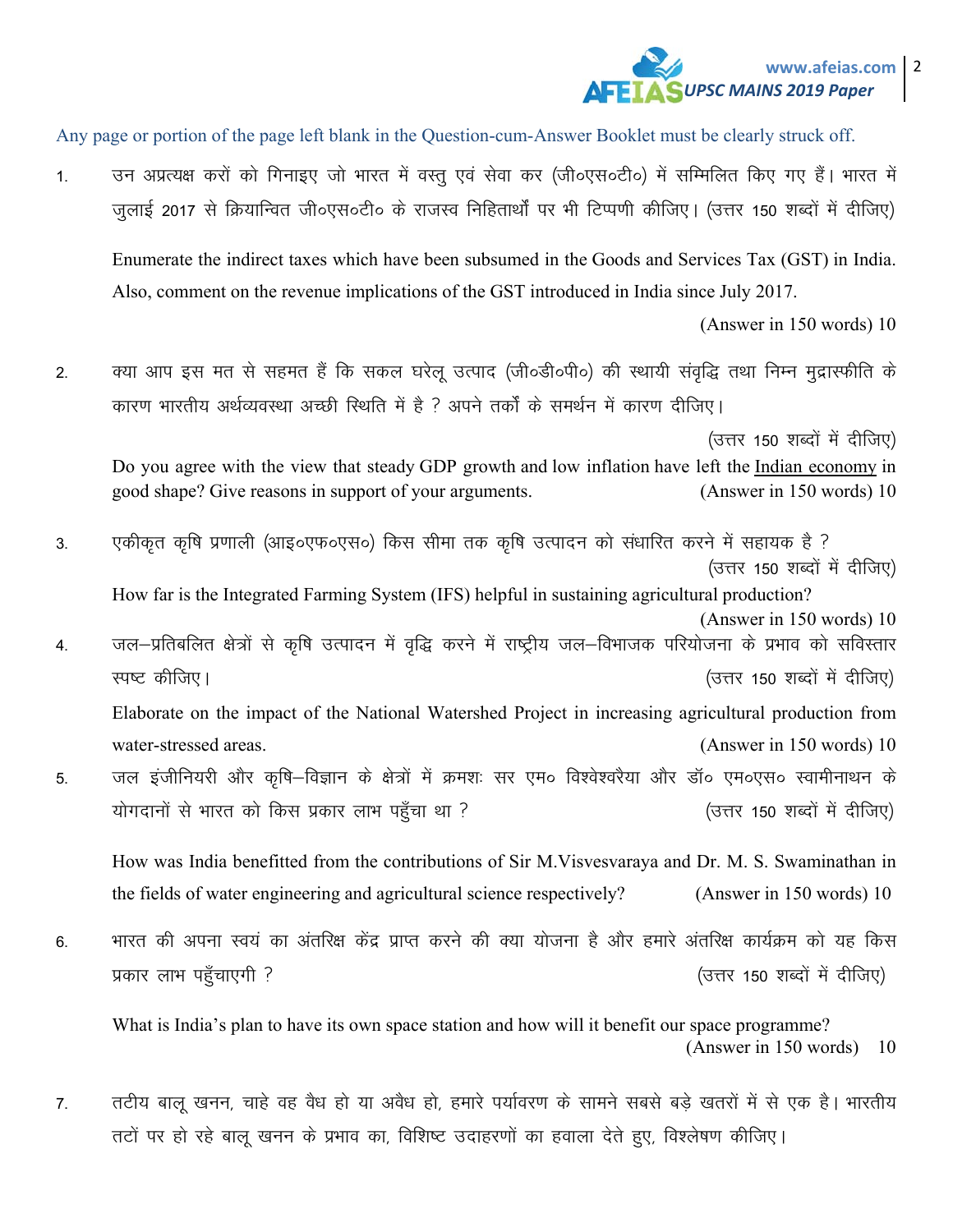

(उत्तर 150 शब्दों में दीजिए)

Coastal sand mining, whether legal or illegal, poses one of the biggest threats to our environment. Analyze the impact of sand mining along the Indian coasts, citing specific examples.

(Answer in 150 words) 10

- 8. आपदा प्रभावों और लोगों के लिए उसके खतरे को परिभाषित करने के लिए भेद्यता एक अत्यावश्यक तत्त्व है। आपदाओं के प्रति भेद्यता का किस प्रकार और किन–किन तरीकों के साथ चरित्र–चित्रिण किया जा सकता है? आपदाओं के संदर्भ में भेद्यता के विभिन्न प्रकारों पर चर्चा कीजिए। (उत्तर 150 शब्दों में दीजिए) Vulnerability is an essential element for defining disaster impacts and its threat to people. How and in what ways can vulnerability to disasters be characterized? Discuss different types of vulnerability with reference to disasters. (Answer in 150 words) 10
- 9. जम्म और कश्मीर में 'जमात–ए–इस्लामी' पर पाबंदी लगाने से आतंकवादी संगठनों को सहायता पहँचाने में भूमि-उपरि कार्यकर्ताओं (ओ०जी०डब्ल्यु०) की भूमिका ध्यान का केंद्र बन गई है। उपप्लव (बगावत) प्रभावित क्षेत्रों में आतंकवादी संगठनों को सहायता पहुँचाने में भूमि–उपरि कार्यकर्ताओं द्वारा निभाई जा रही भूमिका का परीक्षण कीजिए। भूमि-उपरि कार्यकर्ताओं के प्रभाव को निष्प्रभावित करने के उपायों की चर्चा कीजिए।

(उत्तर 150 शब्दों में दीजिए)

The banning of 'Jamaat-e – islaami' in Jammu and Kashmir brought into focus the role of over-ground workers (OGWs) in assisting terrorist organizations. Examine the role played by OGWs in assisting terrorist organizations in insurgency affected areas. Discuss measures to neutralize the influence of OGWs. (Answer in 150 words) 10

10. साइबरडोम परियोजना क्या है ? स्पष्ट कीजिए कि भारत में इंटरनेट अपराधों को नियंत्रित करने में यह किस प्रकार mi;ksxh gks ldrk gSA ¼mŸkj 150 'kCnksa esa nhft,½ What is the Cyber Dome Project? Explain how it can be useful in controlling internet crimes in India.

(Answer in 150 words) 10

11. यह तर्क दिया जाता है कि समावेशी संवृद्धि की रणनीति का आशय एक साथ समावेशिता और धारणीयता के उद्देश्यों को प्राप्त किया जाना है। इस कथन पर टिप्पणी कीजिए। (उत्तर 250 शब्दों में दीजिए)

It is argued that the strategy of inclusive growth is intended to meet the objectives of inclusiveness and sustainability together. Comment on this statement. (Answer in 250 words) 15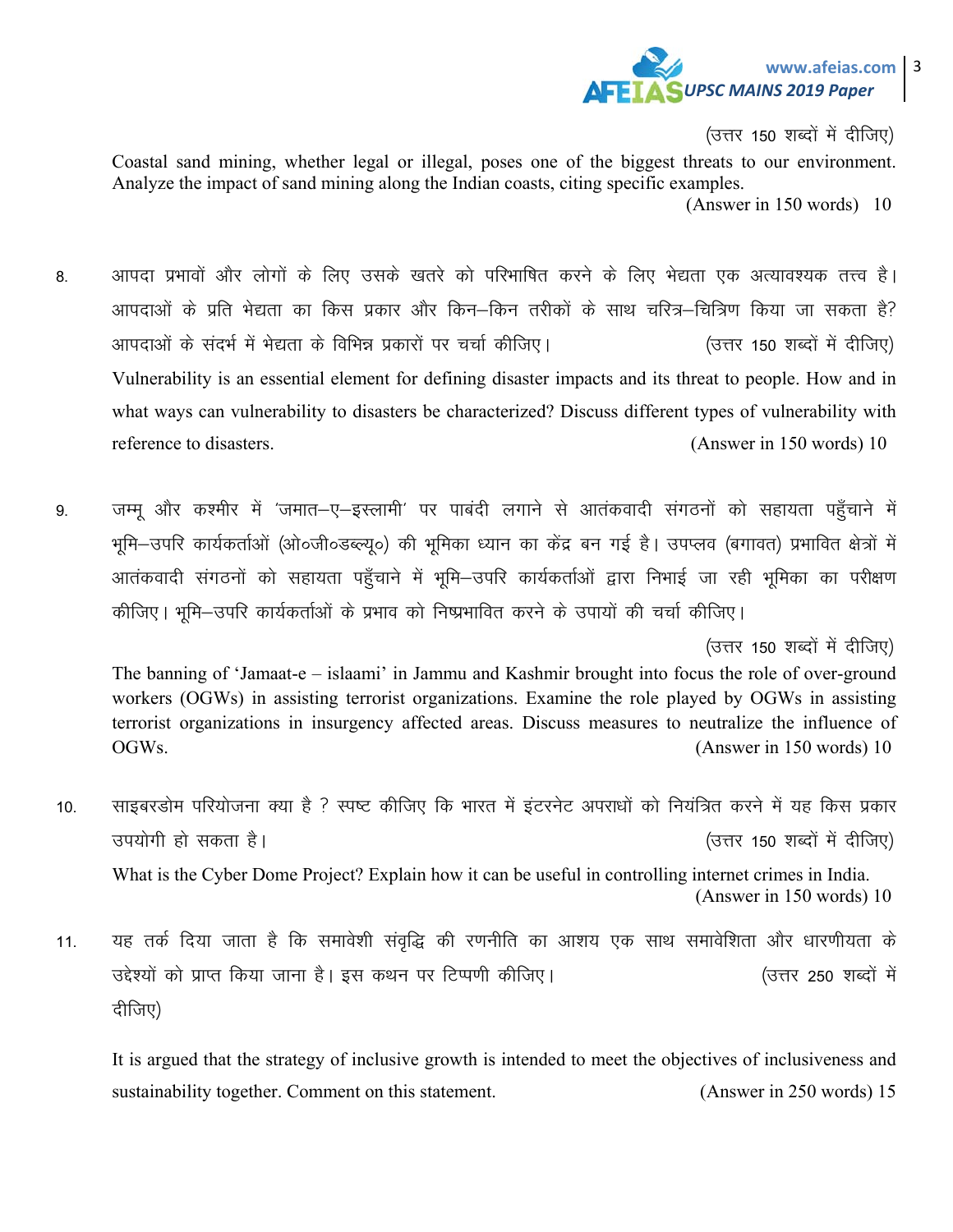

12. वित्तर-उदारीकरण अवधि के दौरान, बजट निर्माण के संदर्भ में, लोक व्यय प्रबंधन भारत सरकार के समक्ष एक pqukSrh gSA bldks Li"V dhft,A ¼mŸkj 250 'kCnksa esa nhft,½

The public expenditure management is a challenge to the government of India in the context of budgetmaking during the post-liberalization period. Clarify it. (Answer in 250 words) 15

13. अनाज वितरण प्रणाली को अधिक प्रभावी बनाने हेतू सरकार द्वारा कौन–कौन से सुधारात्मक कदम उठाए गए हैं ? (उत्तर 250 शब्दों में दीजिए)

What are the reformative steps taken by the government to make food grain distribution system more effective? (Answer in 250 words) 15

14. व्याद्य प्रसंस्करण क्षेत्रक की चुनौतियों के समाधान हेतु भारत सरकार द्वारा अपनाई गई नीति को सविस्तार स्पष्ट dhft,A ¼mŸkj 250 'kCnksa esa nhft,½

Elaborate on the policy taken by the government of India to meet the challenges of the food processing sector. (Answer in 250 words) 15

15. भैषजिक कंपनियों के द्वारा आयुर्विज्ञान के पारंपरिक ज्ञान को पेटेंट कराने से भारत सरकार किस प्रकार रक्षा कर jgh gS \ ¼mŸkj 250 'kCnksa esa nhft,½

How is the government of India protecting traditional knowledge of medicine from patenting by pharmaceutical companies? (Answer in 250 words) 15

16. वििसानों के जीवन मानकों को उन्नत करने के लिए जैव प्रौद्योगिकी किस प्रकार सहायता कर सकती है ?

(उत्तर 250 शब्दों में दीजिए)

How can biotechnology help to improve the living standards of farmers?

(Answer in 250 words) 15

17. पर्यावरण से संबंधित पारिस्थितिक तंत्र की वहन क्षमता की संकल्पना की परिभाषा दीजिए। स्पष्ट कीजिए कि किसी प्रदेश के दीर्घोंपयोगी विकास (सस्टेनेबल डेवेलप्मेंट) की योजना बनाते समय इस संकल्पना को समझना किस izdkj egŸoiw.kZ gSA ¼mŸkj 250 'kCnksa esa nhft,½

Define the concept of carrying capacity of an ecosystem as relevant to an environment. Explain how understanding this concept is vital while planning for sustainable development of a region.

(Answer in 250 words) 15